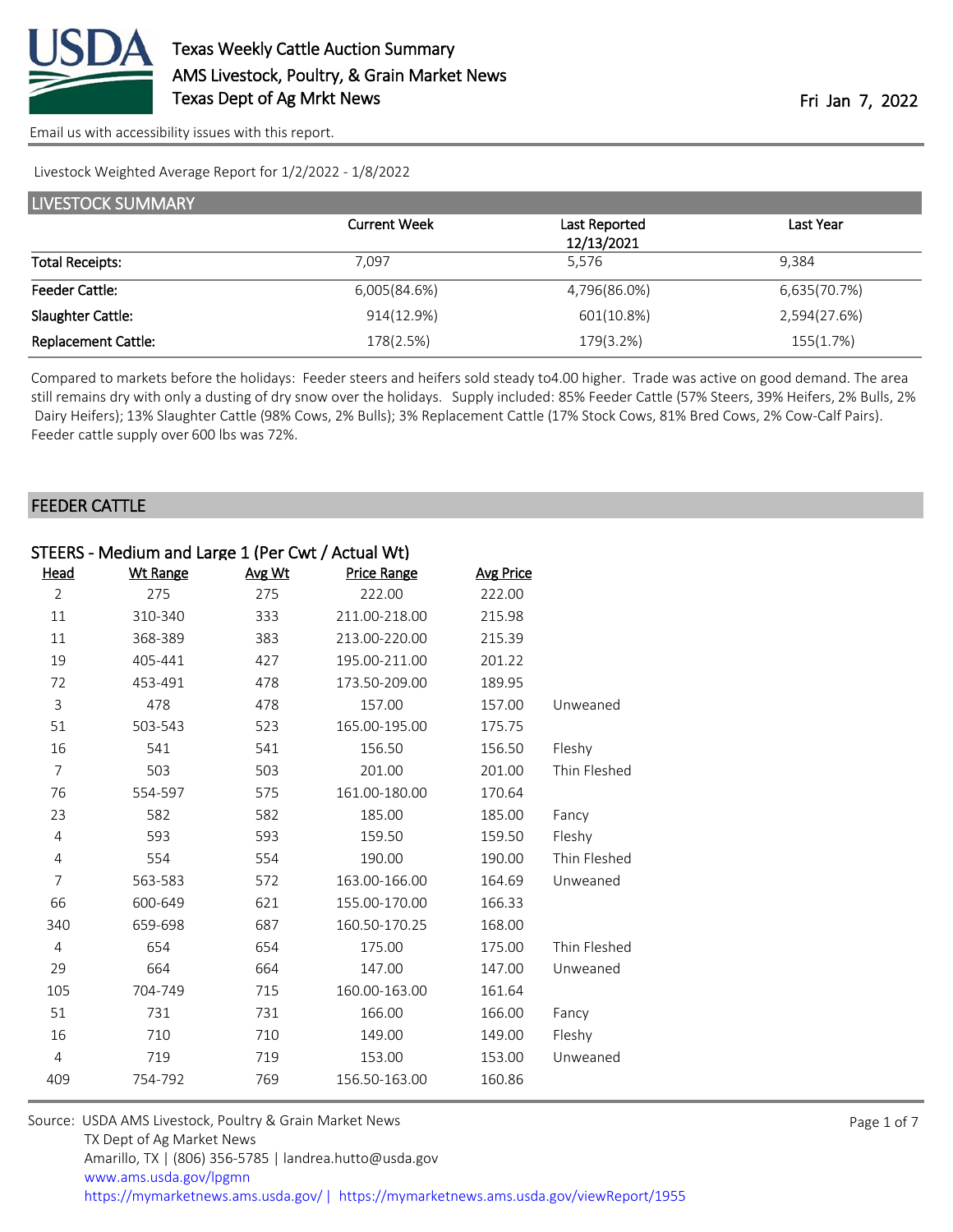

# Texas Weekly Cattle Auction Summary AMS Livestock, Poultry, & Grain Market News Texas Dept of Ag Mrkt News Fri Jan 7, 2022

[Email us with accessibility issues with this report.](mailto:mars@ams.usda.gov?subject=508%20issue)

| 22  | 766-780 | 772  | 150.00-154.50 | 152.64 | Fleshy |
|-----|---------|------|---------------|--------|--------|
| 381 | 800-846 | 815  | 154.50-165.00 | 161.43 |        |
| 60  | 801-841 | 835  | 147.00-148.00 | 147.52 | Fleshy |
| 80  | 854-881 | 875  | 149.00-150.50 | 150.19 |        |
| 34  | 922     | 922  | 150.00        | 150.00 |        |
| 43  | 1017    | 1017 | 146.50        | 146.50 |        |
| 19  | 1108    | 1108 | 133.50        | 133.50 |        |

|          | STEERS - Medium and Large 1-2 (Per Cwt / Actual Wt) |               |               |                 |                |  |
|----------|-----------------------------------------------------|---------------|---------------|-----------------|----------------|--|
|          | <b>Avg Price</b>                                    | Price Range   | <u>Avg Wt</u> | <b>Wt Range</b> | Head           |  |
|          | 190.00                                              | 190.00        | 298           | 298             | 3              |  |
|          | 203.97                                              | 185.00-208.00 | 323           | 320-340         | 12             |  |
|          | 195.22                                              | 185.00-201.00 | 385           | 375-392         | 11             |  |
|          | 170.95                                              | 137.00-186.00 | 428           | 400-442         | 23             |  |
|          | 177.73                                              | 165.00-187.00 | 480           | 455-497         | 31             |  |
|          | 163.95                                              | 160.00-166.00 | 526           | 507-532         | 37             |  |
|          | 163.98                                              | 155.00-170.00 | 581           | 552-595         | 44             |  |
|          | 163.19                                              | 145.00-167.50 | 637           | 620-648         | 122            |  |
| Unweaned | 158.00                                              | 158.00        | 617           | 617             | 8              |  |
|          | 153.43                                              | 141.00-162.00 | 671           | 656-685         | 55             |  |
| Unweaned | 149.84                                              | 136.00-155.00 | 681           | 670-688         | 68             |  |
|          | 145.08                                              | 138.00-153.00 | 717           | 703-736         | 41             |  |
| Unweaned | 140.00                                              | 140.00        | 746           | 746             | 12             |  |
|          | 146.99                                              | 136.00-154.00 | 781           | 753-795         | 20             |  |
|          | 141.00                                              | 141.00        | 860           | 860             | $\mathbf 1$    |  |
|          | 145.00                                              | 145.00        | 918           | 918             | $\overline{2}$ |  |
|          |                                                     |               |               |                 |                |  |

# STEERS - Medium and Large 2 (Per Cwt / Actual Wt)

| Head | Wt Range | Avg Wt | <b>Price Range</b> | <b>Avg Price</b> |
|------|----------|--------|--------------------|------------------|
| 2    | 293      | 293    | 170.00             | 170.00           |
| 4    | 335-348  | 342    | 162.00-166.00      | 164.04           |
| 2    | 373      | 373    | 165.00             | 165.00           |
| 9    | 400-445  | 418    | 158.00-171.00      | 164.34           |
| 26   | 453-498  | 480    | 160.00-174.00      | 164.28           |
| 14   | 503-548  | 530    | 139.00-153.00      | 147.31           |
| 72   | 555-588  | 567    | 139.00-153.00      | 143.88           |
| 41   | 610-645  | 632    | 134.00-149.00      | 142.54           |
| 26   | 665-690  | 677    | 136.00-141.00      | 139.03           |
| 2    | 720      | 720    | 134.00             | 134.00           |
| 6    | 768-798  | 783    | 131.00-133.00      | 131.67           |

# HEIFERS - Medium and Large 1 (Per Cwt / Actual Wt)

| <b>Head</b> | Wt Range                                                | Avg Wt | Price Range                                            | <b>Avg Price</b>                                                                      |             |
|-------------|---------------------------------------------------------|--------|--------------------------------------------------------|---------------------------------------------------------------------------------------|-------------|
|             | Source: USDA AMS Livestock, Poultry & Grain Market News |        |                                                        |                                                                                       | Page 2 of 7 |
|             | TX Dept of Ag Market News                               |        |                                                        |                                                                                       |             |
|             |                                                         |        | Amarillo, TX   (806) 356-5785   landrea.hutto@usda.gov |                                                                                       |             |
|             | www.ams.usda.gov/lpgmn                                  |        |                                                        |                                                                                       |             |
|             |                                                         |        |                                                        | https://mymarketnews.ams.usda.gov/  https://mymarketnews.ams.usda.gov/viewReport/1955 |             |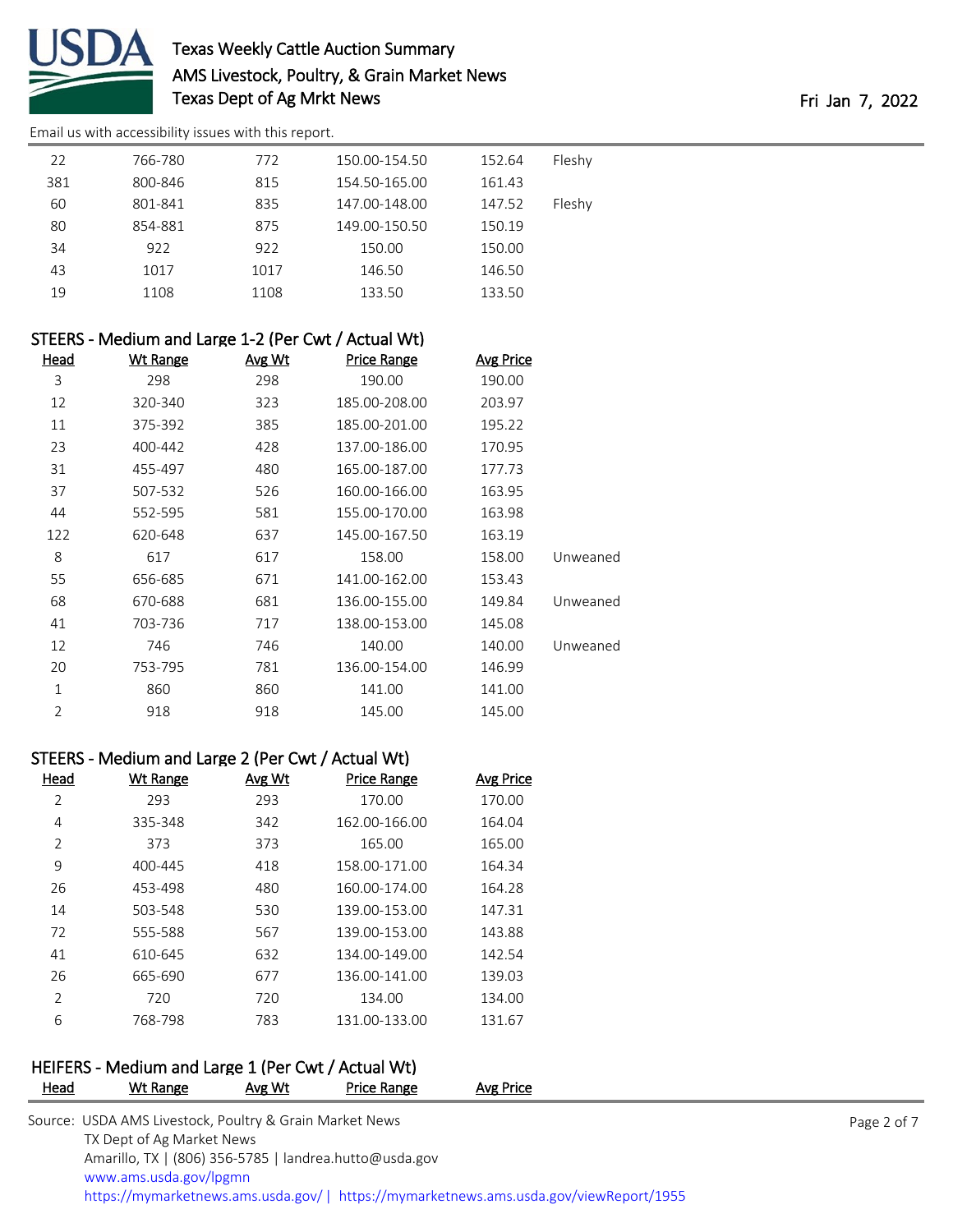

# Texas Weekly Cattle Auction Summary AMS Livestock, Poultry, & Grain Market News Texas Dept of Ag Mrkt News Fri Jan 7, 2022

[Email us with accessibility issues with this report.](mailto:mars@ams.usda.gov?subject=508%20issue)

| 8   | 305-331 | 328  | 180.00-185.00 | 180.58 |              |
|-----|---------|------|---------------|--------|--------------|
| 10  | 363-399 | 370  | 164.00-167.00 | 164.65 |              |
| 13  | 360-376 | 369  | 195.00-196.00 | 195.45 | Thin Fleshed |
| 36  | 400-442 | 422  | 150.00-171.00 | 159.66 |              |
| 11  | 403     | 403  | 177.00        | 177.00 | Fancy        |
| 34  | 450-499 | 480  | 160.00-164.00 | 162.25 |              |
| 3   | 453     | 453  | 172.00        | 172.00 | Fancy        |
| 49  | 458     | 458  | 186.00        | 186.00 | Thin Fleshed |
| 10  | 463     | 463  | 163.00        | 163.00 | Unweaned     |
| 58  | 505-533 | 513  | 143.00-163.50 | 154.54 |              |
| 6   | 517     | 517  | 169.50        | 169.50 | Thin Fleshed |
| 11  | 500     | 500  | 148.50        | 148.50 | Unweaned     |
| 44  | 553-570 | 559  | 142.00-160.00 | 145.10 |              |
| 23  | 564     | 564  | 169.00        | 169.00 | Fancy        |
| 167 | 608-644 | 632  | 142.50-162.50 | 153.76 |              |
| 27  | 600     | 600  | 159.25        | 159.25 | Fancy        |
| 48  | 603-614 | 611  | 138.00-145.00 | 139.09 | Unweaned     |
| 71  | 659-678 | 673  | 146.00-154.00 | 148.37 |              |
| 37  | 679     | 679  | 157.00        | 157.00 | Fancy        |
| 10  | 691     | 691  | 138.00        | 138.00 | Unweaned     |
| 437 | 705-748 | 724  | 128.00-154.75 | 149.82 |              |
| 10  | 708     | 708  | 132.00        | 132.00 | Full         |
| 19  | 750-780 | 777  | 128.00-136.00 | 135.19 |              |
| 13  | 799     | 799  | 138.00        | 138.00 | Unweaned     |
| 112 | 803-835 | 810  | 136.50-148.75 | 144.76 |              |
| 37  | 867-868 | 867  | 136.50-147.00 | 137.07 |              |
| 5   | 1104    | 1104 | 124.00        | 124.00 |              |
|     |         |      |               |        |              |

## HEIFERS - Medium and Large 1 (Per Head / Actual Wt)

| Head | Wt Range | Avg Wt | Price Range | Avg Price |             |
|------|----------|--------|-------------|-----------|-------------|
|      |          | 617    | 1075.00     | 1075.00   | Replacement |

# HEIFERS - Medium and Large 1-2 (Per Cwt / Actual Wt)

| Head | Wt Range | Avg Wt | <b>Price Range</b> | Avg Price |          |
|------|----------|--------|--------------------|-----------|----------|
| 4    | 328      | 328    | 160.00             | 160.00    |          |
| 16   | 413-432  | 418    | 145.00-155.00      | 152.05    |          |
| 44   | 455-499  | 481    | 144.00-158.00      | 150.27    |          |
| 61   | 510-547  | 527    | 130.00-157.00      | 146.35    |          |
| 36   | 553-598  | 577    | 134.00-162.00      | 144.38    |          |
| 23   | 615-642  | 633    | 130.00-143.00      | 137.88    |          |
| 3    | 613      | 613    | 131.00             | 131.00    | Unweaned |
| 16   | 653-682  | 669    | 129.00-148.50      | 141.40    |          |
|      |          |        |                    |           |          |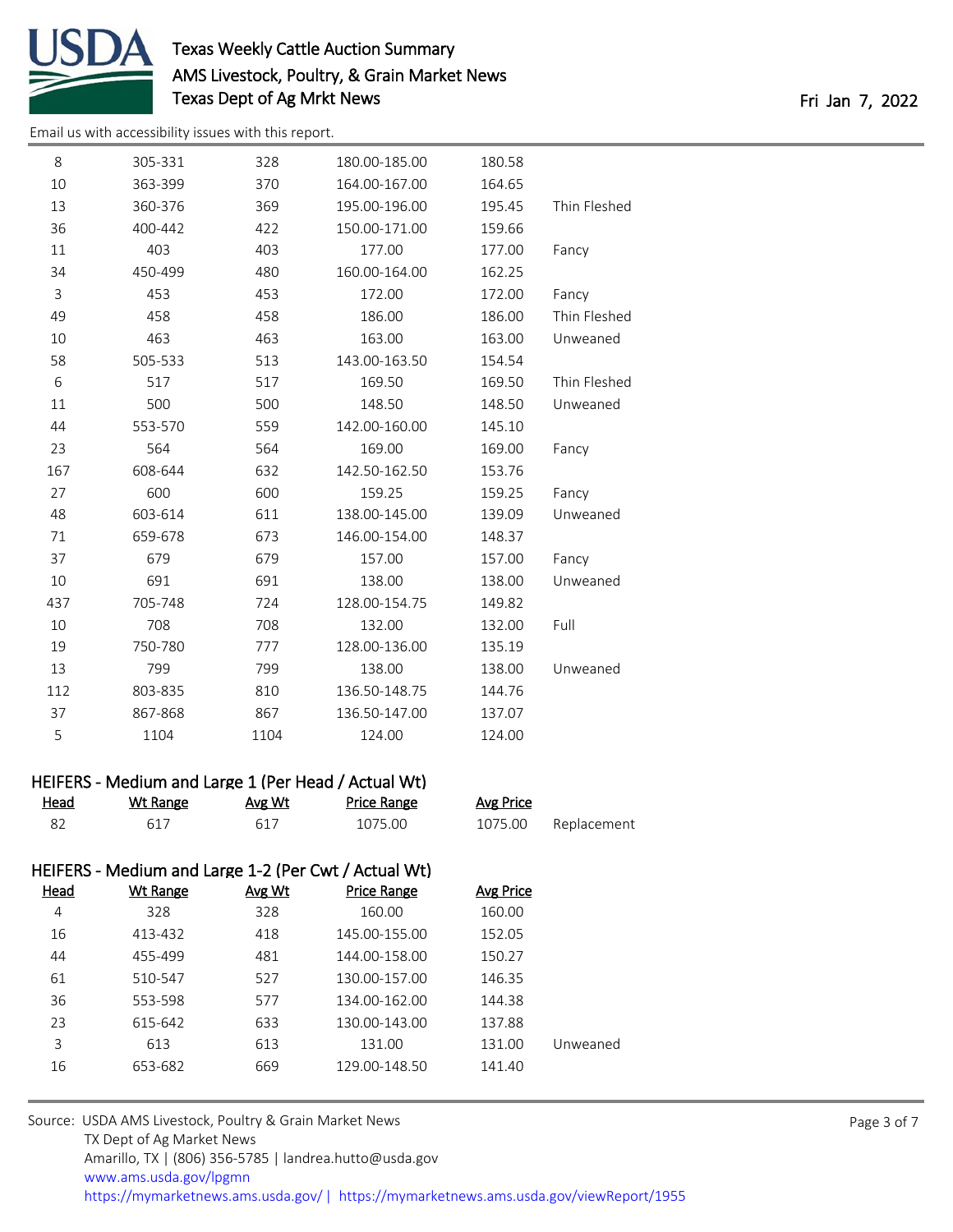

[Email us with accessibility issues with this report.](mailto:mars@ams.usda.gov?subject=508%20issue)

|    | 680     | 680 | 129.00        | 129.00 | Unweaned |
|----|---------|-----|---------------|--------|----------|
|    | 705     | 705 | 127.00        | 127.00 |          |
| 43 | 764-792 | 781 | 124.50-139.00 | 134.35 |          |
| h  | 817-822 | 820 | 116.00-126.00 | 121.02 |          |

## HEIFERS - Medium and Large 2 (Per Cwt / Actual Wt)

| Wt Range | Avg Wt | <b>Price Range</b> | <b>Avg Price</b> |              |
|----------|--------|--------------------|------------------|--------------|
| 290      | 290    | 140.00             | 140.00           |              |
| 313      | 313    | 142.00             | 142.00           |              |
| 385      | 385    | 136.00             | 136.00           |              |
| 403-441  | 428    | 130.00-142.50      | 138.55           |              |
| 438      | 438    | 146.00             | 146.00           | Thin Fleshed |
| 452-498  | 460    | 129.00-143.00      | 137.05           |              |
| 500-538  | 516    | 128.00-135.00      | 130.77           |              |
| 537      | 537    | 139.00             | 139.00           | Thin Fleshed |
| 553-598  | 583    | 124.00-135.50      | 131.00           |              |
| 604-648  | 624    | 121.00-129.00      | 126.12           |              |
| 670-692  | 682    | 122.00-126.00      | 124.75           |              |
|          |        |                    |                  |              |

## HEIFERS - Medium and Large 2-3 (Per Cwt / Actual Wt)

| Head | Wt Range | Avg Wt | <b>Price Range</b> | <b>Avg Price</b> |
|------|----------|--------|--------------------|------------------|
|      | 410.     | 410    | 122.00             | 122 OO           |
| a    | 468-498  | 481    | 123 00-128 00      | 125.66           |

### BULLS - Medium and Large 1 (Per Cwt / Actual Wt)

| Head | Wt Range | Avg Wt | <b>Price Range</b> | Avg Price |          |
|------|----------|--------|--------------------|-----------|----------|
| 6    | 396      | 396    | 173.00             | 173.00    | Unweaned |
| 13   | 513-523  | 521    | 156.00-163.00      | 161.41    |          |
| Ь    | 564      | 564    | 162.00             | 162.00    |          |
| 3    | 637      | 637    | 150.00             | 150.00    |          |
| 8    | 657-690  | 678    | 137.00-142.00      | 140.18    |          |

## BULLS - Medium and Large 1-2 (Per Cwt / Actual Wt)

| Head | Wt Range | <b>Avg Wt</b> | <b>Price Range</b> | Avg Price |          |
|------|----------|---------------|--------------------|-----------|----------|
| 6    | 442      | 442           | 165.00             | 165.00    |          |
| 4    | 495      | 495           | 158.00             | 158.00    | Unweaned |
| 16   | 560-564  | 562           | 148.00             | 148.00    |          |
|      | 671      | 671           | 139.50             | 139.50    |          |
| 6    | 731      | 731           | 132.50             | 132.50    |          |

# BULLS - Medium and Large 2 (Per Cwt / Actual Wt) Head Wt Range Avg Wt Price Range Avg Price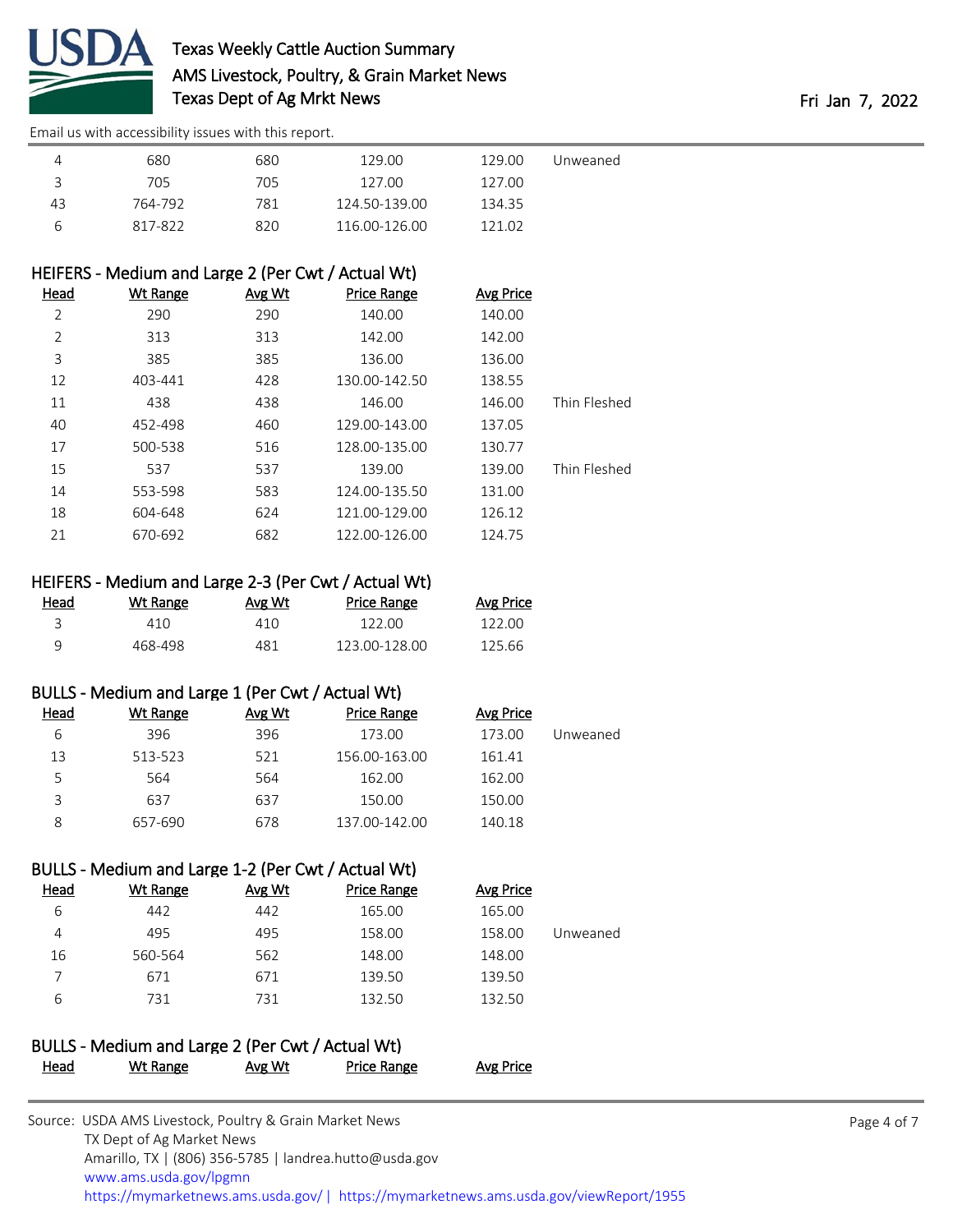

# Texas Weekly Cattle Auction Summary AMS Livestock, Poultry, & Grain Market News Texas Dept of Ag Mrkt News **Fri Jan 7, 2022**

[Email us with accessibility issues with this report.](mailto:mars@ams.usda.gov?subject=508%20issue)

# DAIRY HEIFERS - Medium and Large 2 (Per Cwt / Actual Wt)

| Head | Wt Range | Avg Wt | Price Range | Avg Price |
|------|----------|--------|-------------|-----------|
| ь    | 543      | 543    | 126.00      | 126.00    |
| 12   | 697      | 697    | 130.00      | 130.00    |
| 57   | 726      | 726    | 130.00      | 130.00    |

#### DAIRY HEIFERS - Small and Medium 3 (Per Cwt / Actual Wt)

| <u>Head</u> | Wt Range | Avg Wt | <b>Price Range</b> | <b>Avg Price</b> |
|-------------|----------|--------|--------------------|------------------|
|             | 810      | 810    | 58.00              | 58.00            |
|             |          |        |                    |                  |

### SLAUGHTER CATTLE

### COWS - Premium White 65-75% (Per Cwt / Actual Wt)

| Head<br>______ | Wt Range  | Avg Wt | <b>Price Range</b> | Avg Price | Dressing |
|----------------|-----------|--------|--------------------|-----------|----------|
|                | 1379-1644 | 1512   | 81 00-82 00        | 81.54     | High     |

#### COWS - Breaker 75-80% (Per Cwt / Actual Wt)

| Head | Wt Range  | Avg Wt | Price Range | Avg Price | <b>Dressing</b> |
|------|-----------|--------|-------------|-----------|-----------------|
| 12   | 1195-1608 | 1419   | 57.00-71.00 | 63.27     | Average         |
| 14   | 1475-1690 | 1608   | 74.00-77.00 | 75.81     | High            |
|      | 1640.     | 1640   | 60.00       | 60.00     | Low             |

#### COWS - Boner 80-85% (Per Cwt / Actual Wt)

| <u>Head</u> | Wt Range  | Avg Wt | Price Range | Avg Price | <b>Dressing</b>      |
|-------------|-----------|--------|-------------|-----------|----------------------|
| 100         | 1120-1450 | 1282   | 58.00-69.50 | 64.12     | Average              |
| b           | 900-985   | 950    | 60.00-68.00 | 64.37     | Average Light Weight |
| 26          | 1090-1470 | 1335   | 70.00-77.50 | 72.44     | <b>High</b>          |
| 29          | 1069-1500 | 1125   | 50.00-60.00 | 57.35     | _OW                  |

#### COWS - Lean 85-90% (Per Cwt / Actual Wt)

| <b>Head</b> | Wt Range | Avg Wt | Price Range | Avg Price | <b>Dressing</b>      |
|-------------|----------|--------|-------------|-----------|----------------------|
| 138         | 915-1315 | 1122   | 54.00-68.00 | 59.14     | Average              |
| 10          | 820-960  | 930    | 40.50-56.00 | 48.79     | Average Light Weight |
| b           | 990-1119 | 1079   | 66.50-70.50 | 67.19     | High                 |
| 53          | 850-1292 | 1041   | 39.00-55.00 | 49.85     | Low                  |
| 36          | 869-980  | 945    | 33.00-36.00 | 34.82     | Low Light Weight     |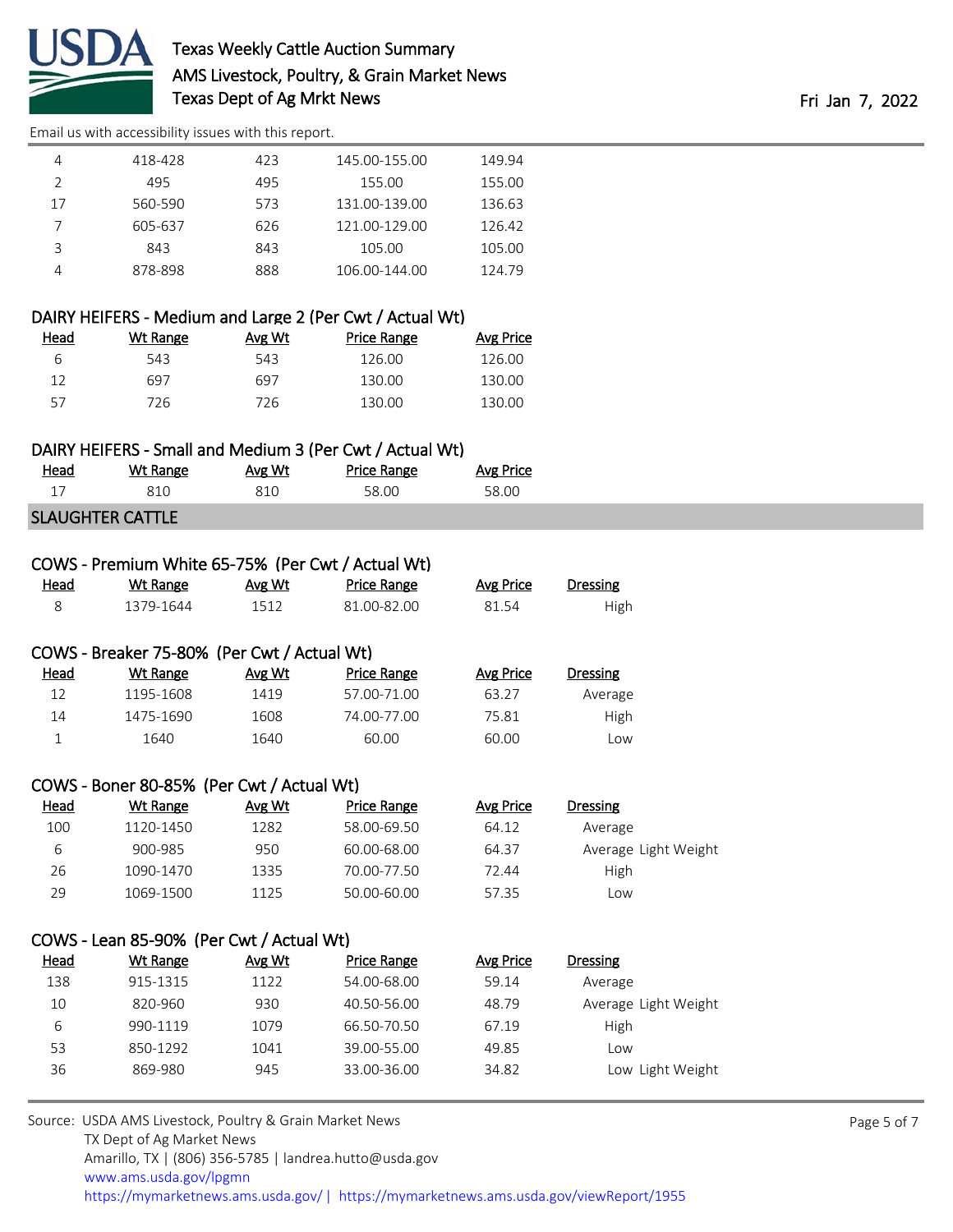

[Email us with accessibility issues with this report.](mailto:mars@ams.usda.gov?subject=508%20issue)

|                |                                   |                | Email us with accessibility issues with this report. |                                                         |                                                                                    |                       |
|----------------|-----------------------------------|----------------|------------------------------------------------------|---------------------------------------------------------|------------------------------------------------------------------------------------|-----------------------|
| 52             | 948-1303                          |                | 1038                                                 | 38.00-45.00                                             | 41.75                                                                              | Very Low              |
| 5              | 880-940                           |                | 906                                                  | 25.00-28.00                                             | 26.60                                                                              | Very Low Light Weight |
|                |                                   |                |                                                      |                                                         |                                                                                    |                       |
|                | BULLS - 1 (Per Cwt / Actual Wt)   |                |                                                      |                                                         |                                                                                    |                       |
| <b>Head</b>    | <b>Wt Range</b>                   |                | Avg Wt                                               | Price Range                                             | <b>Avg Price</b>                                                                   | <b>Dressing</b>       |
| 4              | 1510-2005                         |                | 1713                                                 | 85.00-90.00                                             | 88.37                                                                              | Average               |
| $\mathbf 1$    | 2025                              |                | 2025                                                 | 100.00                                                  | 100.00                                                                             | <b>High</b>           |
| 3              | 1170-1550                         |                | 1390                                                 | 71.00-75.00                                             | 72.77                                                                              | Low                   |
|                |                                   |                |                                                      |                                                         |                                                                                    |                       |
|                | BULLS - 1-2 (Per Cwt / Actual Wt) |                |                                                      |                                                         |                                                                                    |                       |
| <b>Head</b>    | <b>Wt Range</b>                   |                | Avg Wt                                               | <b>Price Range</b>                                      | <b>Avg Price</b>                                                                   | <b>Dressing</b>       |
| $\overline{2}$ | 1970-2280                         |                | 2125                                                 | 87.50-88.50                                             | 88.04                                                                              | Average               |
|                | <b>REPLACEMENT CATTLE</b>         |                |                                                      |                                                         |                                                                                    |                       |
|                |                                   |                |                                                      |                                                         |                                                                                    |                       |
|                |                                   |                |                                                      | STOCK COWS - Medium and Large 1-2 (Per Cwt / Actual Wt) |                                                                                    |                       |
| <b>Age</b>     | <b>Stage</b>                      | <b>Head</b>    | <b>Wt Range</b>                                      | Avg Wt                                                  | <b>Price Range</b>                                                                 | <b>Avg Price</b>      |
| $<$ 2          | $\circ$                           | $\overline{2}$ | 748                                                  | 748                                                     | 99.00                                                                              | 99.00                 |
| $2 - 4$        | $\circ$                           | 14             | 716-1160                                             | 852                                                     | 70.00-88.00                                                                        | 76.03                 |
| $5 - 8$        | O                                 | 4              | 840-1120                                             | 974                                                     | 60.00-70.00                                                                        | 64.16                 |
| $>5$           | O                                 | 5              | 895-1315                                             | 1024                                                    | 54.00-60.00                                                                        | 55.94                 |
|                |                                   |                |                                                      |                                                         |                                                                                    |                       |
|                |                                   |                |                                                      | BRED COWS - Medium and Large 1 (Per Head / Actual Wt)   |                                                                                    |                       |
| <u>Age</u>     | <b>Stage</b>                      | <b>Head</b>    | <b>Wt Range</b>                                      | Avg Wt                                                  | <b>Price Range</b>                                                                 | <b>Avg Price</b>      |
| $5 - 8$        | T <sub>2</sub>                    | 38             | 1249-1468                                            | 1386                                                    | 960.00-1050.00                                                                     | 1016.05               |
| $>\!\!8$       | T <sub>2</sub>                    | 33             | 1249-1364                                            | 1301                                                    | 860.00-1040.00                                                                     | 987.63                |
| >8             | T <sub>3</sub>                    | $\overline{7}$ | 1333                                                 | 1333                                                    | 1000.00                                                                            | 1000.00               |
|                |                                   |                |                                                      |                                                         |                                                                                    |                       |
|                |                                   |                |                                                      | BRED COWS - Medium and Large 1-2 (Per Cwt / Actual Wt)  |                                                                                    |                       |
| <b>Age</b>     | <b>Stage</b>                      | <b>Head</b>    | <b>Wt Range</b>                                      | Avg Wt                                                  | <b>Price Range</b>                                                                 | <b>Avg Price</b>      |
| >8             | T <sub>2</sub>                    | 2              | 1365                                                 | 1365                                                    | 800.00                                                                             | 800.00                |
|                |                                   |                |                                                      |                                                         |                                                                                    |                       |
|                |                                   |                |                                                      | BRED COWS - Medium and Large 1-2 (Per Head / Actual Wt) |                                                                                    |                       |
| <u>Age</u>     | <b>Stage</b>                      | <b>Head</b>    | <b>Wt Range</b>                                      | Avg Wt                                                  | <b>Price Range</b>                                                                 | <b>Avg Price</b>      |
| $2 - 8$        | $T2-3$                            | 6              | 1000-1344                                            | 1229                                                    | 1175.00-1300.00                                                                    | 1269.50               |
| $5-8$          | T <sub>2</sub>                    | 10             | 1075-1325                                            | 1211                                                    | 850.00-950.00                                                                      | 891.74                |
|                |                                   |                |                                                      |                                                         |                                                                                    |                       |
|                |                                   |                |                                                      | BRED COWS - Medium and Large 2 (Per Head / Actual Wt)   |                                                                                    |                       |
| <u>Age</u>     | <b>Stage</b>                      | <b>Head</b>    | <b>Wt Range</b>                                      | Avg Wt                                                  | <b>Price Range</b>                                                                 | <b>Avg Price</b>      |
| $2 - 8$        | $T2-3$                            | 23             | 858-1390                                             | 1079                                                    | 885.00-1150.00                                                                     | 1037.85               |
|                |                                   |                |                                                      |                                                         |                                                                                    |                       |
|                |                                   |                |                                                      |                                                         | COW-CALF PAIRS - Medium and Large 1-2 w/ 150-300 lbs calf (Per Family / Actual Wt) |                       |
| <u>Age</u>     | <b>Stage</b>                      | <b>Head</b>    | <b>Wt Range</b>                                      | Avg Wt                                                  | <b>Price Range</b>                                                                 | <b>Avg Price</b>      |
|                |                                   |                |                                                      |                                                         |                                                                                    |                       |